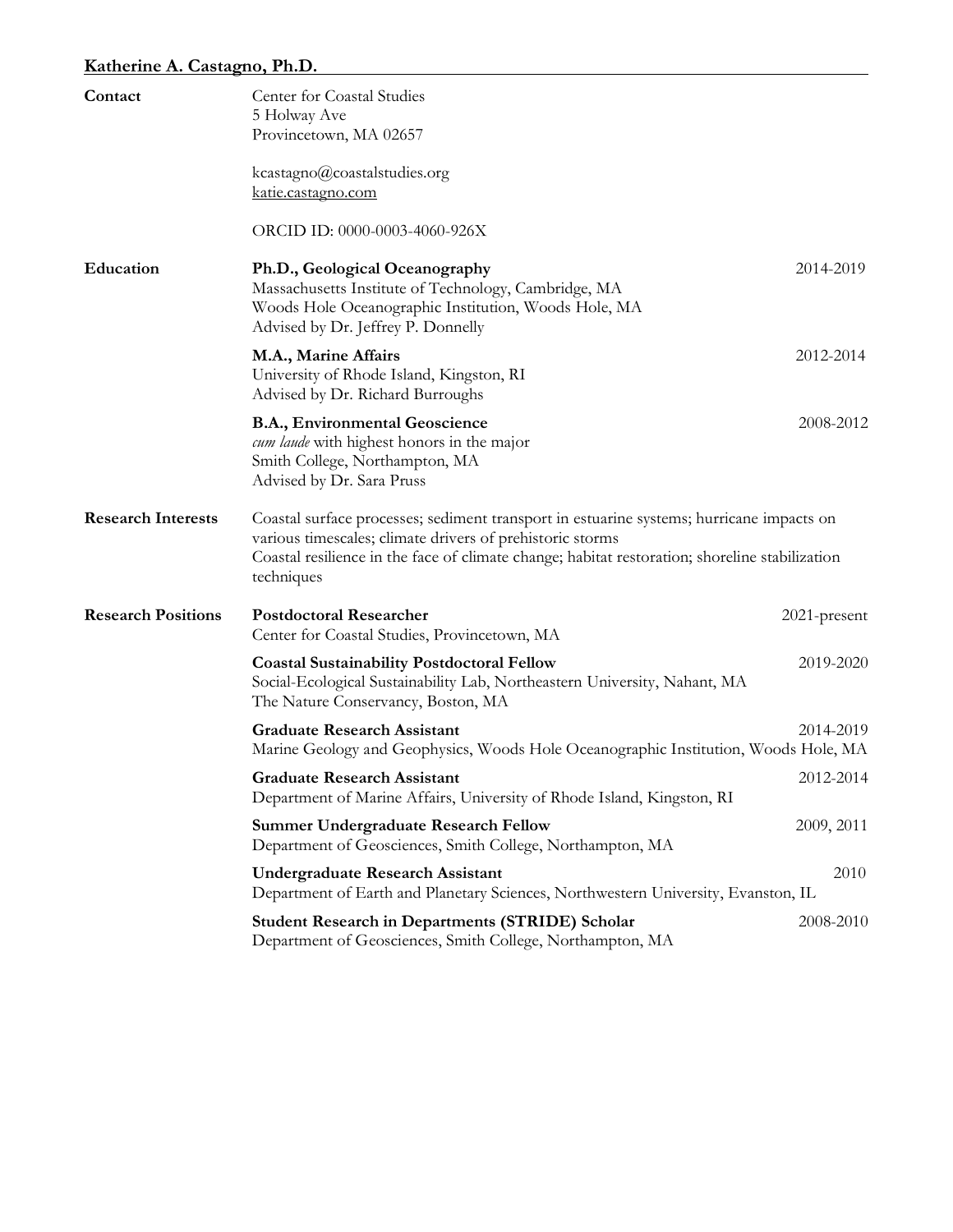## **Publications**

- 
- **Published** [10] **Castagno, K.A.,** Ganju, N.K., Beck, M.W., Bowden, A., Scyphers, S. How Much Marsh Restoration Is Enough to Deliver Wave Attenuation Coastal Protection Benefits? 2022. *Frontiers in Marine Science.* <https://doi.org/10.3389/fmars.2021.756670>
	- [9] Tomiczek, T., Wargula, A., LaVeck, V., O'Donnell, K., **Castagno, K.A.,** Scyphers, S. 2022. Vessel-generated wake attenuation by *Rhizophora mangle* in Key West, FL. *Journal of Waterway, Port, Coastal, and Ocean Engineering.* 148(3), [https://doi.org/10.1061/\(ASCE\)WW.1943-](https://doi.org/10.1061/(ASCE)WW.1943-5460.0000704) [5460.0000704](https://doi.org/10.1061/(ASCE)WW.1943-5460.0000704)
	- [8] **Castagno, K.A.**, Tomiczek, T., Shepard, C., Beck, M.W., Bowden, A., O'Donnell, K., Scyphers, S. 2021. Resistance, resilience, and recovery of salt marshes in the Florida Panhandle following Hurricane Michael. *Scientific Reports.* 11(20381), [https://doi.org/10.1038/s41598-021-](https://doi.org/10.1038/s41598-021-99779-8) [99779-8](https://doi.org/10.1038/s41598-021-99779-8)
	- [7] Goldstein, E.B., Buscombe, D., Lazarus, E.D., Mohanty, S.D., Rafique, S.N., Anarde, K.A., Ashton, A.D., Beuzen, T., **Castagno, K.A.,** Cohn, N., Conlin, M.P., Ellenson, A., Gillen, M., Hovenga1, P.A., Over, J.R., Palermo, R.V., Ratliff, K.M., Reeves, I.R.B., Sanborn, L.H., Straub, J.A., Taylor, L.A., Wallace, E.J., Warrick, J., Wernette, P., Williams, H.E. 2021. Labeling poststorm coastal imagery for machine learning: measurement of inter-rater agreement. *Earth and Space Science.* 8(9),<https://doi.org/10.1029/2021EA001896>
	- [6] **Castagno, K.A.,** Bowden, A., Roberts, E., Burns, S., Harlan, S.L., Senier, L., Scyphers, S. 2021. Conservation practice insights from a comparative case study of two shoreline stabilization projects in Boston Harbor, MA. *Conservation Science and Practice.* 3(8), <https://doi.org/10.1111/csp2.465>
	- [5] **Castagno, K.A.**, Donnelly, J.P., and Woodruff, J.D. 2021. Grain-size analysis of hurricaneinduced event beds in a New England salt marsh. *Journal of Coastal Research.* 37(2), 326-336. <https://doi.org/10.2112/JCOASTRES-D-19-00159.1>
	- [4] **Castagno, K.A.**, Donnelly, J.P., and Woodruff, J.D. 2021. Storm processes and salt marsh dynamics, in *Marshes: Function, Dynamics and Stresses*, Eds. Fitzgerald, D. and Hughes, Z., Cambridge Univ. Press.<https://doi.org/10.1017/9781316888933>
	- [3] **Castagno, K. A.,** 2018. Salt marsh restoration and the shellfishing industry: co-evaluation of success components. *Coastal Management*, 46 (4), 297-315. <https://doi.org/10.1080/08920753.2018.1474069>
	- [2] **Castagno, K. A.**, Jiménez‐Robles, A. M., Donnelly, J. P., Wiberg, P. L., Fenster, M. S., & Fagherazzi, S. 2018. Intense Storms Increase the Stability of Tidal Bays. *Geophysical Research Letters*, 45, 5491-5500. <https://doi.org/10.1029/2018GL078208>
	- [1] Pruss, S. B., **Castagno, K. A.,** Fike, D. A., & Hurtgen, M. T., 2016. Carbon isotope (δ13Ccarb) heterogeneity in deep-water Cambro-Ordovician carbonates, western Newfoundland. *Palaeogeography, Palaeoclimatology, Palaeoecology*, 458, 52-62. <https://doi.org/10.1016/j.palaeo.2020.10.004>

**In preparation Castagno, K.A.**, Ruehr, S. A., Donnelly, J. P., Woodruff, J. D. (expected 2022). Spatial reconstruction of hurricane-induced event beds in a coastal New England pond. *In prep.*

**Castagno, K.A.**, Donnelly, J. P., McKeon, K.M. (expected 2022). Impacts of hurricane events on form and function of a Connecticut salt marsh. *In prep.*

**Data & theses** [4] Goldstein, E. B., Buscombe, D., Lazarus, E. D., Anarde, K., Ashton, A. D., Beuzen, T., **Castagno, K. A.,** Cohn, N. Ellenson, A., Gillen, M. N., Hovenga, P. A., Over, J. R., Palermo, R. V., Ratliff, K. M., Reeves, I., Sanborn, L. H., Taylor, L., Wallace, E., Wernette, P. A., Williams, H. E. 2021. Labels for Emergency Response Imagery from Hurricane Florence, Hurricane Michael, and Hurricane Isaias (Version 1.2) [Data set]. Zenodo. <http://doi.org/10.5281/zenodo.4694325>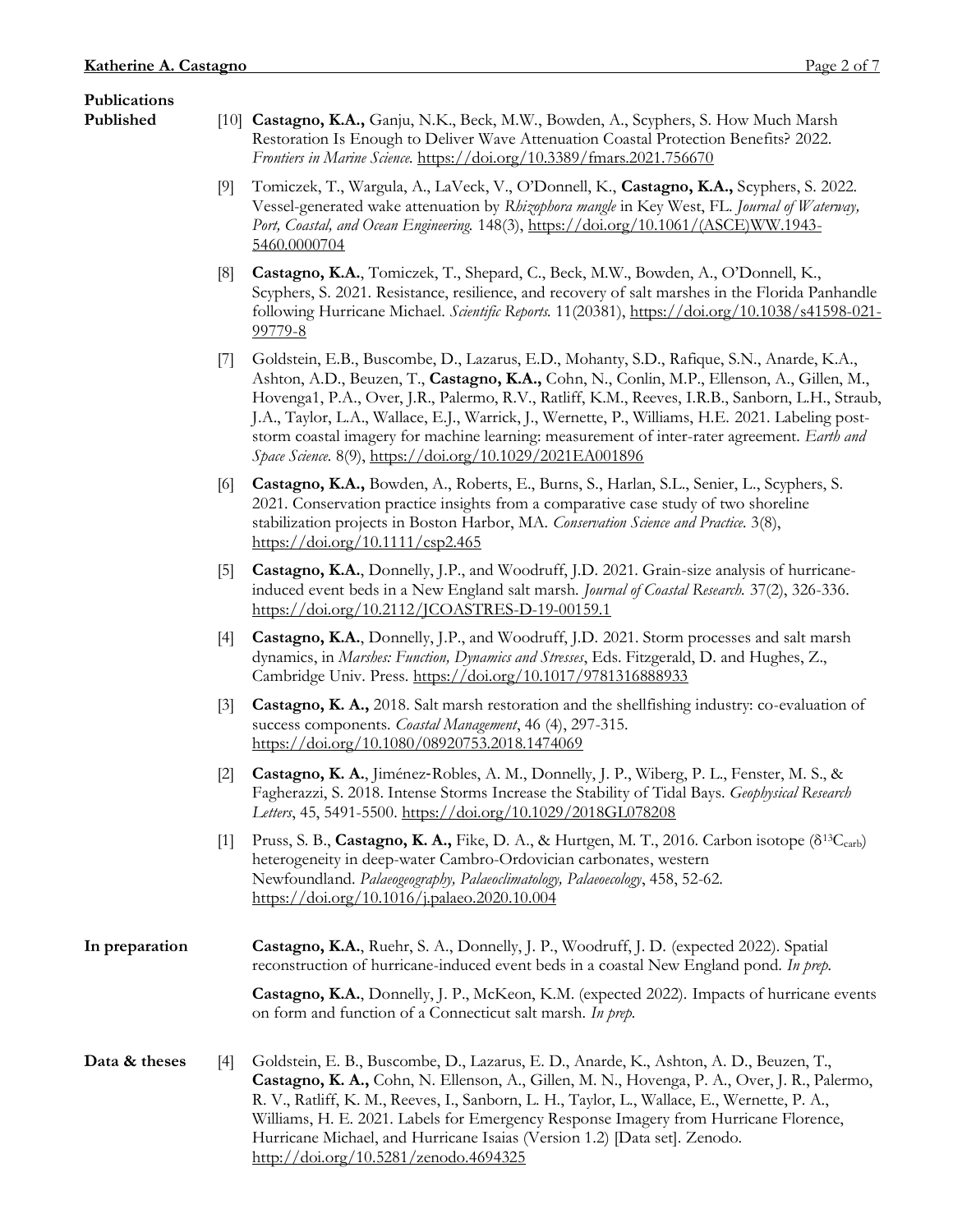## **Katherine A. Castagno** Page 3 of 7

|           | $\lceil 3 \rceil$ | Castagno, K.A. 2019. Storm signatures in coastal ponds and marshes over the late Holocene. PhD<br>dissertation, MIT/WHOI Joint Program in Oceanography, Cambridge, MA.<br>https://dspace.mit.edu/handle/1721.1/123734                                                                                                                                                                               |                                                |
|-----------|-------------------|-----------------------------------------------------------------------------------------------------------------------------------------------------------------------------------------------------------------------------------------------------------------------------------------------------------------------------------------------------------------------------------------------------|------------------------------------------------|
|           | $[2]$             | Castagno, K.A. 2014. Co-evaluation of success components in salt marsh restoration and the shellfish<br>industry on outer Cape Cod, MA. Master's thesis. University of Rhode Island, Kingston, RI.<br>https://doi.org/10.23860/thesis-castagno-katherine-2014                                                                                                                                       |                                                |
|           | $[1]$             | Castagno, K.A. 2012. Geochemical analysis of Cambro-Ordovician Cow Head Group carbonates in<br>Western Newfoundland, Canada. Undergraduate honors thesis. Smith College, Northampton, MA.<br>https://scholarworks.smith.edu/theses/88                                                                                                                                                               |                                                |
| Teaching  |                   | <b>Instructor of Record, Northeastern University (Boston, MA)</b><br>Conservation Biology (EEMB 3460; 39 students)                                                                                                                                                                                                                                                                                  | 2020                                           |
|           |                   | Guest Lecturer, Sustainable Development, Northeastern University (Boston, MA)<br>Topic: Environmental impacts of hurricanes                                                                                                                                                                                                                                                                         | 2019                                           |
|           |                   | Science Educator, Community School at Legacy Farm (West Barnstable, MA)<br>Weekly science educator for children aged 4 to 11 years.                                                                                                                                                                                                                                                                 | 2018-2019                                      |
|           |                   | Graduate Teaching Assistant, University of Rhode Island (Kingston, RI)<br><b>Introductory Geology</b><br>GIS Applications in Coastal and Marine Management<br>Human Use and Management of the Marine Environment<br>New England and the Sea                                                                                                                                                         | 2014<br>2013-2014<br>2012<br>2012              |
|           |                   | Naturalist, Mass Audubon Wellfleet Bay Wildlife Sanctuary (Wellfleet, MA)<br>Natural History Day Camp Instructor for children aged 4 to 5 years.                                                                                                                                                                                                                                                    | 2012-2013                                      |
|           |                   | Jacobson Center Peer Writing Tutor, Smith College (Northampton, MA)<br>Certified Level II Tutor by the College Reading and Learning Association                                                                                                                                                                                                                                                     | 2010-2012                                      |
| Mentoring |                   | Eliza Fitzgerald (Scientist in Parks Fellow, Cape Cod National Seashore)<br>Kiera O'Donnell (Ph.D. anticipated 2022, Northeastern University)<br>Dissertation: Assessing role of nature-based and hardened shoreline with hurricane impacts and recovery<br>Sophie Ruehr (B.S. 2018, Yale University), WHOI Summer Student Fellow                                                                   | 2021-present<br>2019-2020<br>2017              |
|           |                   | Final Research Paper: Newfound aspects of ancient hurricanes<br>Kelly McKeon (B.S. 2017 Northeastern University), Northeastern Co-op<br>Senior Capstone: Reconstructing hurricane activity in Long Island, Bahamas<br>Michelle O'Donnell (B.S. 2016 Northeastern University), Northeastern Co-op<br>Senior Capstone: A comparison of hurricane records in sediment cores from two New England ponds | 2016<br>2015                                   |
| Outreach  |                   | Service<br>Reviewer: Journal of Coastal Research, Ecological Engineering, National Science<br>Marine Geology and Geophysics Program, Wisconsin Sea Grant,<br>Oregon Sea Grant                                                                                                                                                                                                                       | 2019-present                                   |
|           |                   | Lead, Northeastern Marine Science Center D&I LGBTQ+ Subgroup<br>Workshop Leader, High School Marine Science Symposium, Boston, MA<br>Assistant Facilitator, TNC New England Climate Adaptation Strategy Team<br>Workshop Leader, Boston Harbor Educators Conference, Boston, MA<br>Salt Marsh Restoration Volunteer, Safe Harbor Environmental (Wellfleet, MA)                                      | 2019-2020<br>2020<br>2019-2020<br>2019<br>2013 |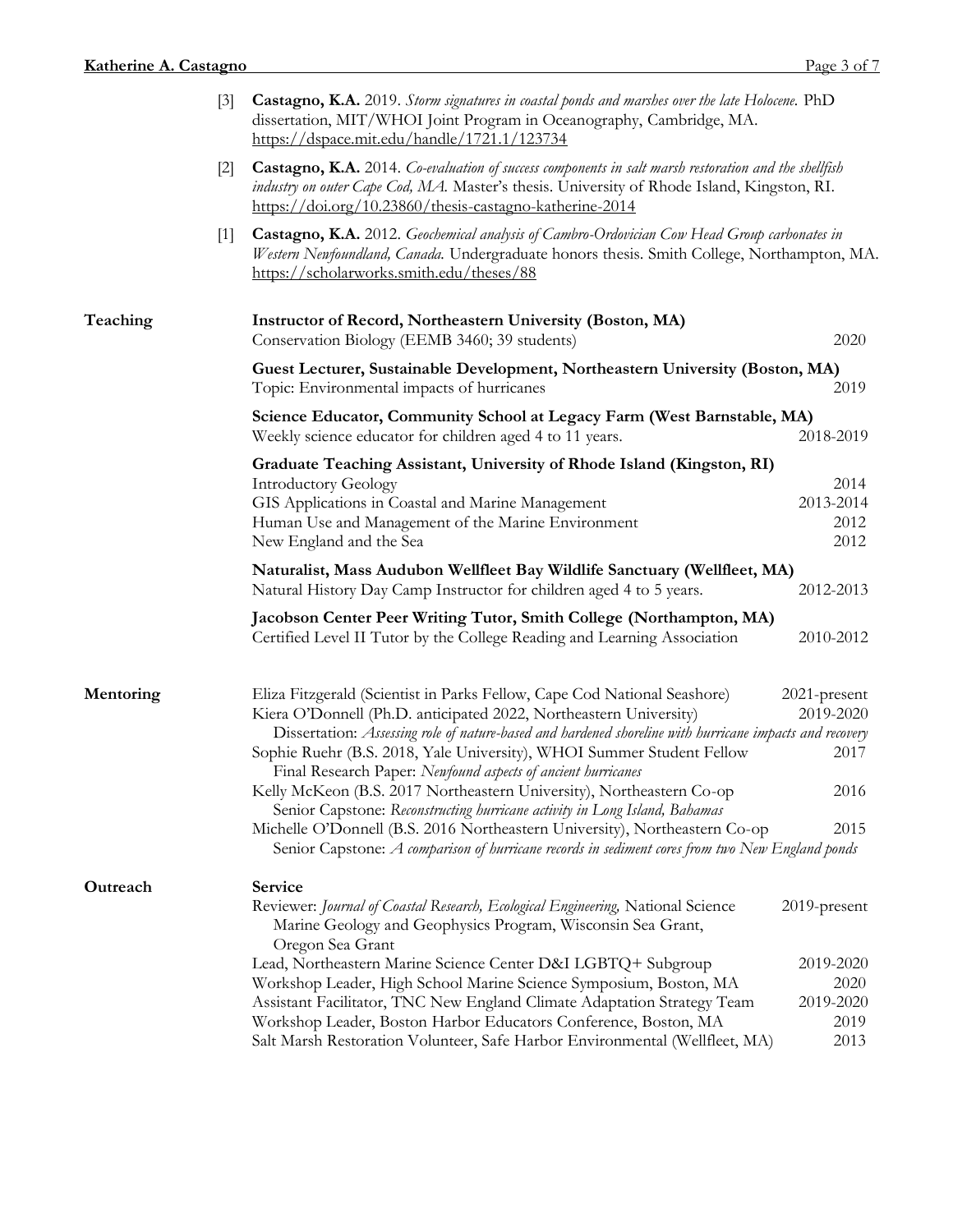## **Guest Lecturer**

|                      | Invited to teach classes, give lectures, and lead field trips about extreme weather events, coastal                                                                                                                                                                       |           |
|----------------------|---------------------------------------------------------------------------------------------------------------------------------------------------------------------------------------------------------------------------------------------------------------------------|-----------|
|                      | geology, and women in STEM for:                                                                                                                                                                                                                                           |           |
|                      | Children's School of Science, Woods Hole, MA                                                                                                                                                                                                                              | 2018-2021 |
|                      | Center for Coastal Studies Climate Change Working Group, Provincetown, MA                                                                                                                                                                                                 | 2021      |
|                      | University of Connecticut Geology Graduate Students, Storrs, CT                                                                                                                                                                                                           | 2021      |
|                      | PS 205 Middle School Science Club, Brooklyn, NY                                                                                                                                                                                                                           | 2020      |
|                      | East Falmouth Elementary School, East Falmouth, MA                                                                                                                                                                                                                        | 2015-2019 |
|                      | Dedham Middle School, Dedham, MA                                                                                                                                                                                                                                          | 2019      |
|                      | The Berkeley Carroll School, Brooklyn, NY                                                                                                                                                                                                                                 | 2019      |
|                      | The Rivers School, Weston, MA                                                                                                                                                                                                                                             | 2018      |
|                      | Wellesley College, Wellesley, MA                                                                                                                                                                                                                                          | 2018      |
|                      | Marguerite E. Small Elementary School, West Yarmouth, MA                                                                                                                                                                                                                  | 2017      |
|                      | Waquoit Bay Summer Science School, Waquoit, MA                                                                                                                                                                                                                            | 2017      |
|                      | Stonehill College, Easton, MA                                                                                                                                                                                                                                             | 2017      |
|                      | Parley's Park Elementary School, Park City, UT                                                                                                                                                                                                                            | 2013      |
|                      | <b>Selected Additional Outreach Experience</b>                                                                                                                                                                                                                            |           |
|                      | Wade Institute Coastal Geological Processes Workshop Facilitator                                                                                                                                                                                                          | 2021      |
|                      | Northeastern Marine Science Center Science Café: Science Around                                                                                                                                                                                                           |           |
|                      | Massachusetts (Invited Panelist)                                                                                                                                                                                                                                          | 2021      |
|                      | The Nature Conservancy Nature Connects Webinar (Invited Panelist)                                                                                                                                                                                                         | 2021      |
|                      | Northeastern Open Classroom: Climate Change, Boston, MA (Invited Panelist)                                                                                                                                                                                                | 2020      |
|                      | Broader Impacts Group Outreach Symposium, Woods Hole, MA                                                                                                                                                                                                                  | 2019      |
|                      | Kenneth C. Combs School STEM Night, Mashpee, MA                                                                                                                                                                                                                           | 2018      |
|                      | Bourne Elementary School Science Expo, Bourne, MA                                                                                                                                                                                                                         | 2017      |
|                      | Science & Technology Education Partnership Family Night, Woods Hole, MA                                                                                                                                                                                                   | 2016      |
|                      | Wild Weather Weekend, Boston Museum of Science, Boston, MA (Invited Panelist)                                                                                                                                                                                             | 2016      |
|                      | WHOI Associate's Afternoon of Science, Woods Hole, MA (Invited Presenter)                                                                                                                                                                                                 | 2015      |
|                      | Native Use In Science, Mashpee Wompanoag Summer Camp, Falmouth, MA                                                                                                                                                                                                        | 2015      |
|                      | MIT Patron's Circle, Cambridge, MA (Invited Presenter)                                                                                                                                                                                                                    | 2015      |
| <b>Invited Talks</b> | Castagno, K.A. Tomiczek, T., Shepard, C., Beck, M.W., Bowden, A., O'Donnell, K.,<br>Scyphers, S. 2022. Resistance, resilience, and recovery of salt marshes in the Florida<br>Panhandle following Hurricane Michael. Joint Aquatic Science Meeting. (Grand Rapids,<br>MI) |           |
|                      | Castagno, K.A. 2021. Pre-restoration sediment monitoring for the Herring River Restoration<br>Project. State of Wellfleet Harbor Conference. (Virtual)                                                                                                                    |           |
|                      | Castagno, K.A., Ganju, N.K., Beck, M.W., Bowden, A., Scyphers, S. 2021. Determining<br>marsh restoration benchmarks to maximize coastal protection benefits. Coastal and<br>Estuarine Research Federation Biennial Conference. (Virtual)                                  |           |
|                      | Castagno, K.A. Field and modeling approaches to maximizing ecosystem services with salt<br>marsh restoration. 2021. Cornell University Biogeochemistry, Environmental Science, and<br>Sustainability Seminar. (Virtual)                                                   |           |
|                      | Castagno, K. A., Donnelly, J. P., Woodruff, J.D. 2020. Applications and caveats of inverse<br>modeling to reconstruct tropical cyclones. Joint Southeastern / Northeastern Geological<br>Society of America Section Meeting. (Reston, VA)                                 |           |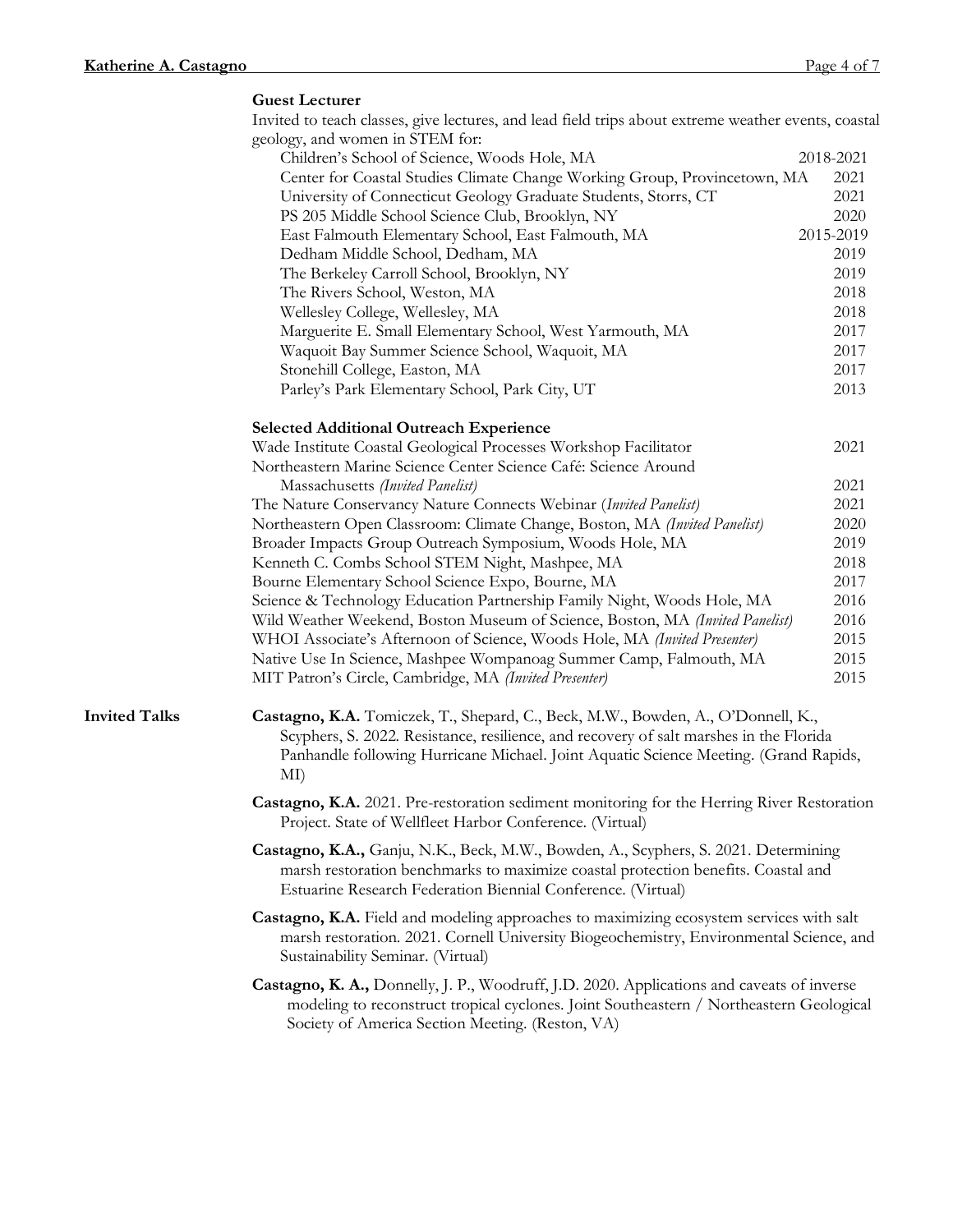| Katherine A. Castagno | Page 5 of 7                                                                                                                                                                                                                                                                                                      |
|-----------------------|------------------------------------------------------------------------------------------------------------------------------------------------------------------------------------------------------------------------------------------------------------------------------------------------------------------|
| Professional          |                                                                                                                                                                                                                                                                                                                  |
| Presentations         | Castagno, K.A., Fitzgerald, E.F., Smith, T., Borrelli, M. 2021. Drivers of stability in a tidally-<br>restricted estuary in advance of restoration. American Geophysical Union Fall Meeting.<br>Oral presentation. (New Orleans, LA)                                                                             |
|                       | Borrelli, M., Castagno, K.A., Smith, T., Peri, F. 2021. Preliminary results from pre-restoration<br>estuarine sedimentation monitoring for the Herring River Restoration Project, Cape Cod,<br>MA. Coastal and Estuarine Research Federation Biennial Conference. Oral presentation.<br>(Virtual)                |
|                       | Bowden, A., Castagno, K.A. 2021. Bridging the gap between academia and application in<br>coastal sustainability through collaborative research. Coastal and Estuarine Research<br>Federation Biennial Conference. Oral presentation. (Virtual)                                                                   |
|                       | Castagno, K. A., Borrelli, M., Smith, T., Peri, F. 2021. Estuarine sedimentation monitoring<br>protocols for the Herring River Restoration Project, Cape Cod, MA. New England<br>Estuarine Research Society and Atlantic Estuarine Research Society Joint Meeting. Oral<br>presentation. (Virtual)               |
|                       | Castagno, K. A., Ganju, N. K., Scyphers, S., Beck, M. W., Bowden, A. 2020. How much<br>marsh restoration is enough to deliver coastal protection benefits. American Geophysical<br>Union Fall Meeting. Oral presentation. (Virtual)                                                                              |
|                       | Castagno, K. A., Donnelly, J. P., McKeon, K. 2020. Investigating widespread historic erosion<br>in a Connecticut salt marsh. New England Estuarine Research Society Fall Conference.<br>Oral presentation. (Virtual)                                                                                             |
|                       | Castagno, K. A., Tomiczek, T., Scyphers, S., Shepard, C. 2020. Quantification of salt marsh<br>damage in the Florida Panhandle from Hurricane Michael: Implications for recovery and<br>resilience. American Shore & Beach Preservation Association National Coastal<br>Conference. Oral presentation. (Virtual) |
|                       | Castagno, K. A., Donnelly, J. P. 2019. Impacts of hurricane events on form and function of a<br>Connecticut salt marsh. Coastal & Estuarine Research Federation Biennial Conference.<br>Oral presentation. (Mobile, AL)                                                                                          |
|                       | Castagno, K. A., Ruehr, S. A., Donnelly, J. P., Woodruff, J. D. 2018. Grain-size distribution<br>and patterns in storm-induced event beds in a coastal pond. American Geophysical<br>Union Fall Meeting. (Washington, D.C.)                                                                                      |
|                       | Fagherazzi, S., Kearney, W. S., Jiménez-Robles, A. M., Hopkinson, C., Castagno, K. A.,<br>Ganju, N. K. 2018. Assessing salt marsh resilience with sediment fluxes: the critical role<br>of marine sediment inputs. American Geophysical Union Fall Meeting. (Washington,<br>D.C.)                                |
|                       | Castagno, K.A., Ruehr, S. A., Donnelly, J. P., Woodruff, J. D. 2018. Grain-size distribution as<br>a metric for hurricane intensity from storm-induced event beds. Graduate Climate<br>Conference. (Seattle, WA)                                                                                                 |
|                       | Castagno, K. A., Donnelly, J. P. 2018. Grain-size analysis of hurricane-induced event beds in<br>a New England salt marsh. New England Estuarine Research Society Annual Meeting.<br>Oral presentation. (New Bedford, MA)                                                                                        |
|                       | Castagno, K.A., Ruehr, S. A., Donnelly, J. P., Woodruff, J. D. 2018. Hurricane intensity<br>reconstructed from grain-size distribution from event beds in a coastal New England<br>pond. Joint Meeting of the Canadian and American Quaternary Associations. Oral<br>presentation. (Ottawa, Ontario, Canada)     |
|                       | Castagno, K.A., Ruehr, S. A., Donnelly, J. P., Woodruff, J. D. 2017. Grain-size analysis of<br>hurricane-induced event beds in a coastal New England pond. Graduate Climate<br>Conference. Oral presentation. (Woods Hole, MA)                                                                                   |
|                       | Castagno, K.A., Ruehr, S. A., Donnelly, J. P., Woodruff, J. D. 2017. Grain-size distribution as<br>a metric for hurricane intensity based on analysis of event beds in a coastal New England<br>pond. American Geophysical Union Fall Meeting. Oral presentation. (New Orleans, LA)                              |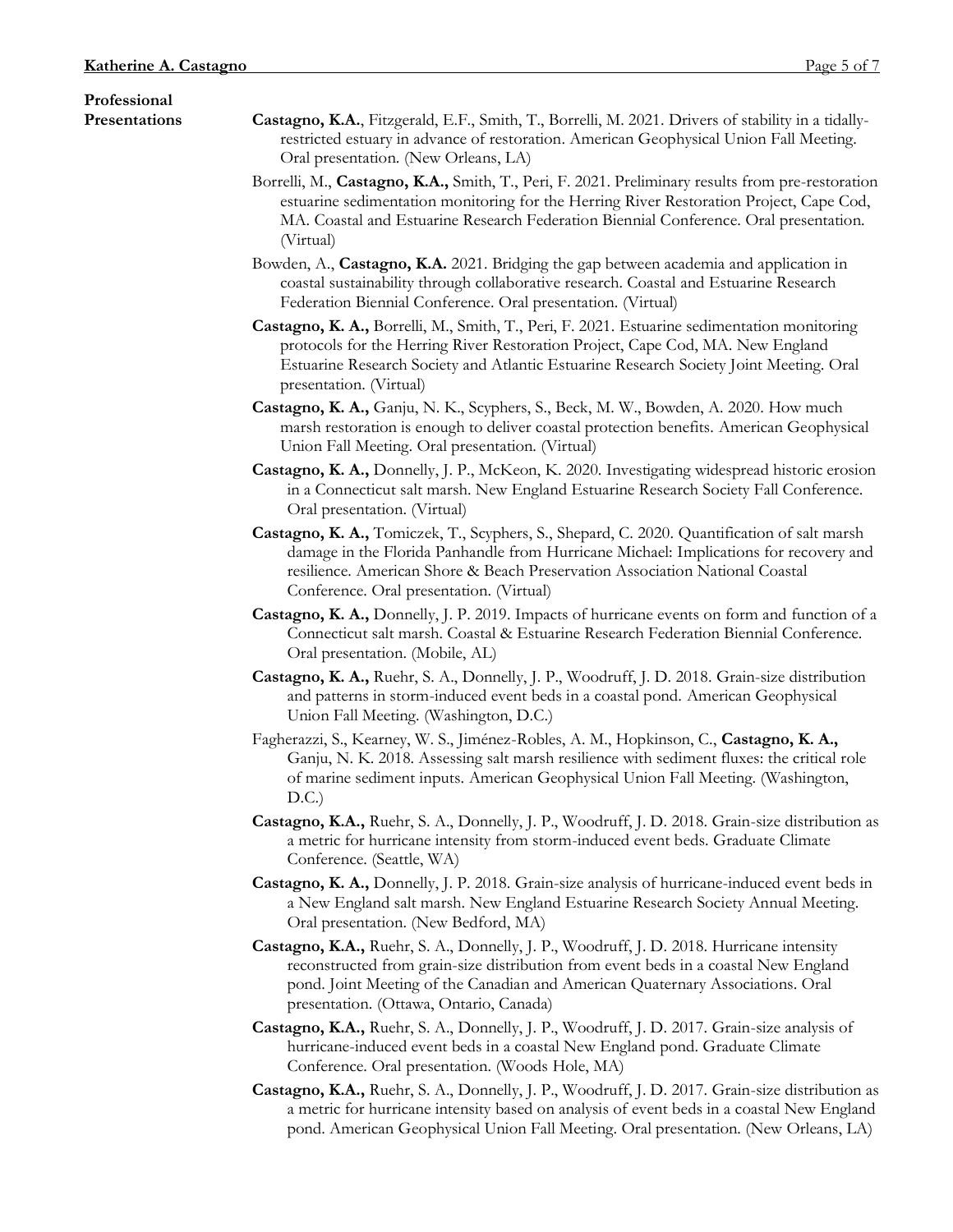- **Castagno, K. A.,** Donnelly, J. P. 2017. Grain-size analysis of hurricane-induced event beds in a New England salt marsh. Association of American Geographers Annual Meeting. (Boston, MA)
- **Castagno, K. A.,** Jiménez-Robles, A. M., Fagherazzi, S., Donnelly, J. P. 2016. Impacts of storm events on salt marsh sediment dynamics. American Geophysical Union Fall Meeting. Oral presentation. (San Francisco, CA)
- **Castagno, K. A.,** Donnelly, J. P. 2015. Inverse modeling of storm intensity based on grainsize analysis of hurricane-induced event beds. American Geophysical Union Fall Meeting. (San Francisco, CA)
- Pruss, S. B., Fike, D., **Castagno, K. A.,** and Hurtgen, M. T., 2013, Carbon isotope analysis in conglomerates of the Cambro-Ordovician Cow Head Group, western Newfoundland as a proxy for the origin of carbonate cements, Mineralogical Magazine, v. 77, n. 5, p. 2001. (Florence, Italy)
- **Castagno, K. A.,** Pruss, S. B., and Hurtgen, M. T., 2011, Geochemical analysis of the Cambro-Ordovician Cow Head Group, western Newfoundland, Annual Geological Society of America Meeting Abstracts with Programs, v. 43, n. 5, p. 96. (Minneapolis, MN)
- **Castagno, K. A.,** Pruss, S. B., and Hurtgen, M. T., 2011, Geochemical analysis of the Cambro-Ordovician Cow Head Group, western Newfoundland, Northeast Geological Society of America Meeting Abstracts with Programs, v. 43, n. 1, p. 90. (Pittsburgh, PA)
- **Castagno, K. A.,** Pruss, S. B., and Hurtgen, M. T., 2011, Geochemical analysis of the Cambro-Ordovician Cow Head Group, western Newfoundland, Five College Undergraduate Geology Symposium, Amherst College. (Amherst, MA)
- **Castagno, K. A.,** Pruss, S. B., 2010, Geochemical Examination of the Cambro-Ordovician Cow Head Group Carbonates in Western Newfoundland, Smith College Celebrating Collaborations Program, p. 5. (Northampton, MA)
- Beyer, M., **Castagno, K. A.,** Glumac, B., and Curran, H. A., 2010, Carbonate Black Pebbles in the Paleosol at the Pleistocene/Holocene Boundary at Bamboo Point, San Salvador, Bahamas, Smith College Celebrating Collaborations Program, p. 4. (Northampton, MA)
- **Castagno, K. A.,** Pruss, S. B., 2009, Snowball Earth: What's Wrapped Up in Namibian Roll-Up Structures?, Five College Undergraduate Geology Symposium, Amherst College. (Amherst, MA)

| <b>Awards and Honors</b><br>Coastal and Estuarine Research Federation #CERFhaiku Winner | 2019       |
|-----------------------------------------------------------------------------------------|------------|
| Coastal and Estuarine Research Federation Early Career Travel Award                     | 2019       |
| Buck Ketchum Prize for Best Graduate Student Oral Presentation at Annual Meeting        | 2018       |
| of the New England Estuarine Research Society                                           |            |
| Olav Slaymaker Award for Best Student Oral Presentation at Annual Meeting of            | 2018       |
| the Canadian and American Quaternary Associations                                       |            |
| Norman C. Rasmussen Fellowship                                                          | 2014-2015  |
| University of Rhode Island Dean's List                                                  | 2012-2014  |
| Cum Laude with Highest Honors in Geoscience                                             | 2012       |
| Smith College Dean's List                                                               | 2008-2012  |
| Smith College First Group Scholar                                                       | 2008-2012  |
| Association for Women Geoscientists Sand Travel Award                                   | 2011       |
| Smith College Summer Undergraduate Research Fellow                                      | 2009, 2011 |
| Smith College International Experience Grant                                            | 2009, 2011 |
| Smith College Student Research in Departments (STRIDE) Scholar                          | 2008-2010  |
| Bausch and Lomb Honorary Science Award                                                  | 2007       |